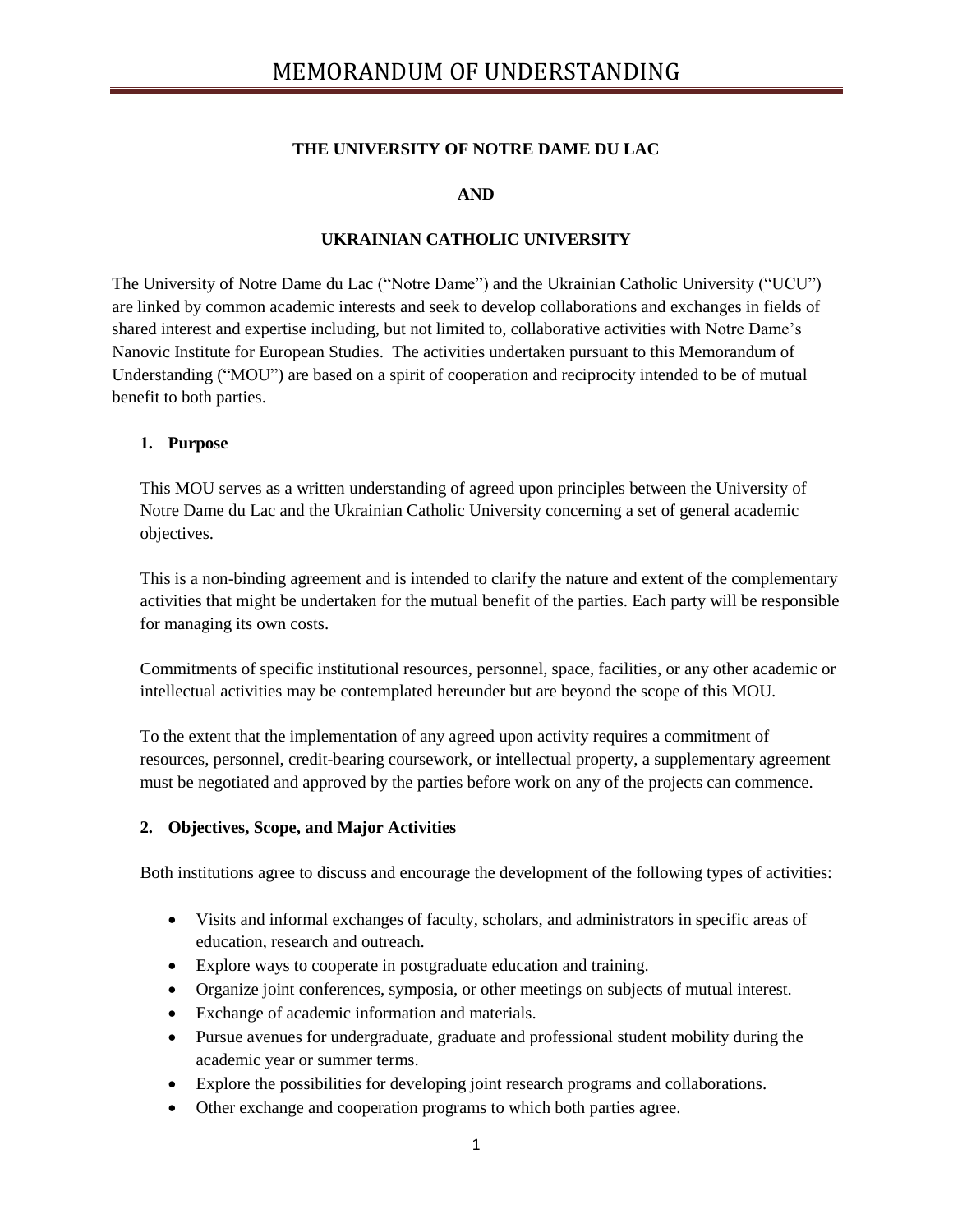New initiatives that this MOU is meant to support include sharing best practices about core curricula, service learning and community engagement, alumni engagement, research and policy analysis, and undergraduate student exchange and shared academic programming. Future collaborations are also possible between UCU and Notre Dame's global gateways in London, Rome, and Jerusalem. Specific areas of shared research could include, but are not limited to, topics such as migration, ethics and technology, integral human development, public theology, and digital humanities.

This MOU will serve to continue, develop, and extend the partnership launched by the Nanovic Institute for European Studies at Notre Dame, with particular attention given to the initiative on Faith and Freedom in Central and Eastern European Civil Societies.

# **3. Responsibilities of the Parties**

The parties recognize that the implementation of any agreed upon activity will depend upon the interests and expertise available at the institutions, and the availability of financial resources, space and other resources. Accordingly, the implementation of any exchange or cooperative program based on this MOU shall be separately negotiated and determined between the parties. The parties agree to adhere to all applicable laws, statutes, regulations, safety standards, ordinances and codes in performing their obligations arising out of this MOU.

## **4. Duration and Option to Amend, Extend or Terminate**

This MOU will become effective when signed by both parties. The MOU will remain in effect for three (3) years from the date of the final signature, below, and may be renewed or amended by mutual written agreement of the parties. The parties agree to periodically review the activities undertaken and the progress made and to consult concerning amendments, renewal or termination of the MOU. Either party may terminate this MOU at any time, for any reason, by providing written notice of such termination to the other party.

# **5. General Terms**

This MOU is not intended to, and does not create any right, benefit, or trust responsibility, substantive or procedural, enforceable at law or equity, by either party, its officers, employees or agents against the other party, its officers, employees, or agents.

Nothing in this MOU obligates either party to commit or transfer any funds, assets, or other resources in support of projects or activities between the parties.

Neither party will use the name of the other, either expressly or by implication, for any purpose including, but not limited to, any publicity, solicitation or advertisement without the express written approval of the other party to this MOU.

### **6. Signatures**